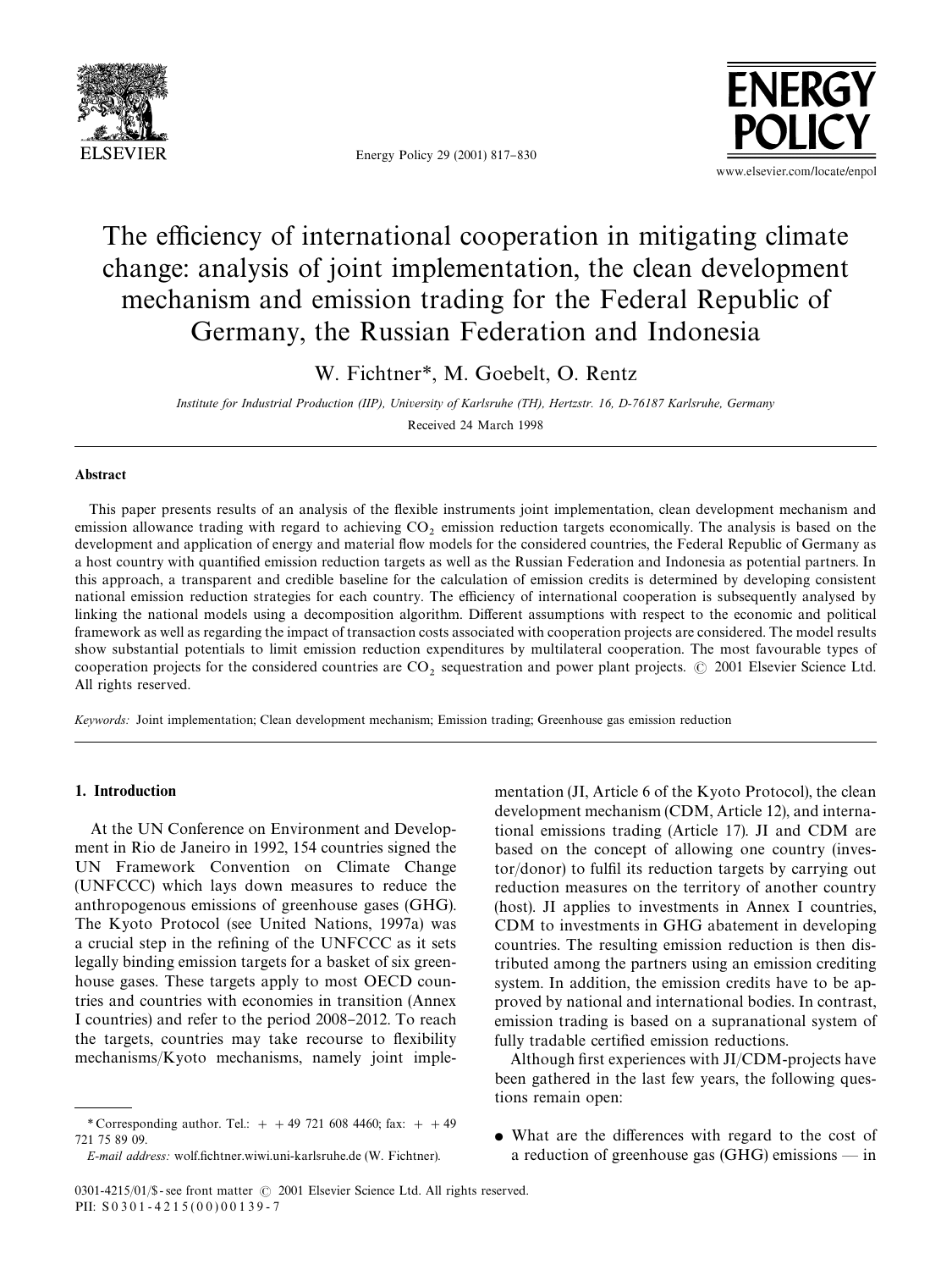particular  $CO<sub>2</sub>$  — between individual countries or groups of countries?

- Which potentials for JI/CDM projects can be derived from these cost differences and
- which project types should be given preference as future JI/CDM projects?
- Which additional transaction costs arise in conjunction with JI/CDM projects?
- $\bullet$  Which expenditures are incurred to cover the financial risks associated with the projects?
- What influence do expenditures for transactions and risk coverage have on the efficiency of the instrument JI/CDM?
- What are the options to solve the present problems in making the instrument operational, especially with regard to the determination of the reference project/the baseline<sup>1</sup> and the organisation of incentive systems?

The aim of this study is to analyse the problems outlined by these questions from the point of view of the Federal Republic of Germany (FRG) as a potential investor country for JI/CDM projects and to derive conclusions and recommendations for the structure and implementation of JI/CDM.

The analyses carried out in this article are composed of several elements. In the first step, an optimising energy model is presented as a methodology for the elaboration of national emission reduction strategies. To integrate international cooperation approaches into national strategies, national energy models are linked using a decomposition algorithm.

In the second part of the article important problems and possible solutions in the practical implementation of JI/CDM are identified. Then a national reduction strategy for the FRG will be developed and compared to a reduction strategy incorporating JI/CDM projects  $-$  including the expenditures for transactions and coverage of project risks. The Russian Federation as an example of an Eastern European country in transition (JI partner country) and Indonesia as an example of an Asian country with a forecast high growth in energy demand (CDM partner country) are selected as typical potential host countries.

Further considerations and an outlook constitute the last part of the article. With the Kyoto-Protocol having prepared the ground for the introduction of an international emission trading, JI/CDM will be compared to this instrument and first conclusions regarding an emission allowance trade will be drawn.

#### <sup>1</sup>The baseline represents the reference development without JI/CDM, based on which the criteria of additionality and quantifiability called for in the UNFCCC are assessed.

#### 2. Methodology

### *2.1. The PERSEUS model*

For the elaboration of national emission reduction strategies, the optimising energy and material flow model PERSEUS (programme package for emission reduction strategies in energy use and supply) is subsequently designed and applied. In this model, possible technical reduction options are represented and linked in a bottom-up approach, making it possible to consider the interdependencies between individual measures. For example, the cost-efficiency of the rational use of electricity depends on the structure of the electricity supply system. For instance, if structural changes of the system (e.g., due to a switch from coal to gas or renewable energy carriers induced by a JI/CDM project) lead to half the  $CO<sub>2</sub>$  emission factor for end use electricity, the emission reduction caused by the rational electricity use project will be halved. Because of this fact the resulting mitigation cost per ton of  $CO<sub>2</sub>$  of the project will double.

The PERSEUS model is based on a detailed representation of energy conversion technologies and the interconnecting flows of energy (i.e., electricity and heat) and material (i.e., primary energy carriers, emissions of pollutants and greenhouse gases). The complete energy sector  $-$  starting from the resources via several energy-conversion steps up to the supply of final energy  $-$  is modelled in a consistent approach (see Fig. 1).

Technologies and flows are characterised by technical (e.g., efficiency, lifetime), economic (e.g., investment, fixed and variable costs) and environmental (emission factors) parameters. The model employs a mixed-integer linear programming approach and has been implemented using the algebraic modelling language GAMS (general algebraic modelling system) developed for the World Bank (see Brooke *et al.*, 1988). PERSEUS determines the "optimal" structure of the future energy system of a country<sup>2</sup> for a typical time horizon between 20 and 40 years. Target function of the optimisation is the minimisation of all decision-relevant expenditure within the whole supply system over the time horizon using the net present value method. The variables of this multi-periodic linear optimisation model are energy and material flows as well as new energy conversion capacities. Decision-relevant expenditure comprises fuel costs as well as other variable costs related to all the energy flows, variable costs depending on the process activities in energy conversion units, as well as fixed costs of all generation capacities and investment in new generation capacity. Investment

<sup>&</sup>lt;sup>2</sup> The models of the PERSEUS family can also be used to elaborate decision support on other levels, e.g., for regions (Fichtner, 1999), utilities (Göbelt *et al.*, 2000) or multi-company resource recovery networks.